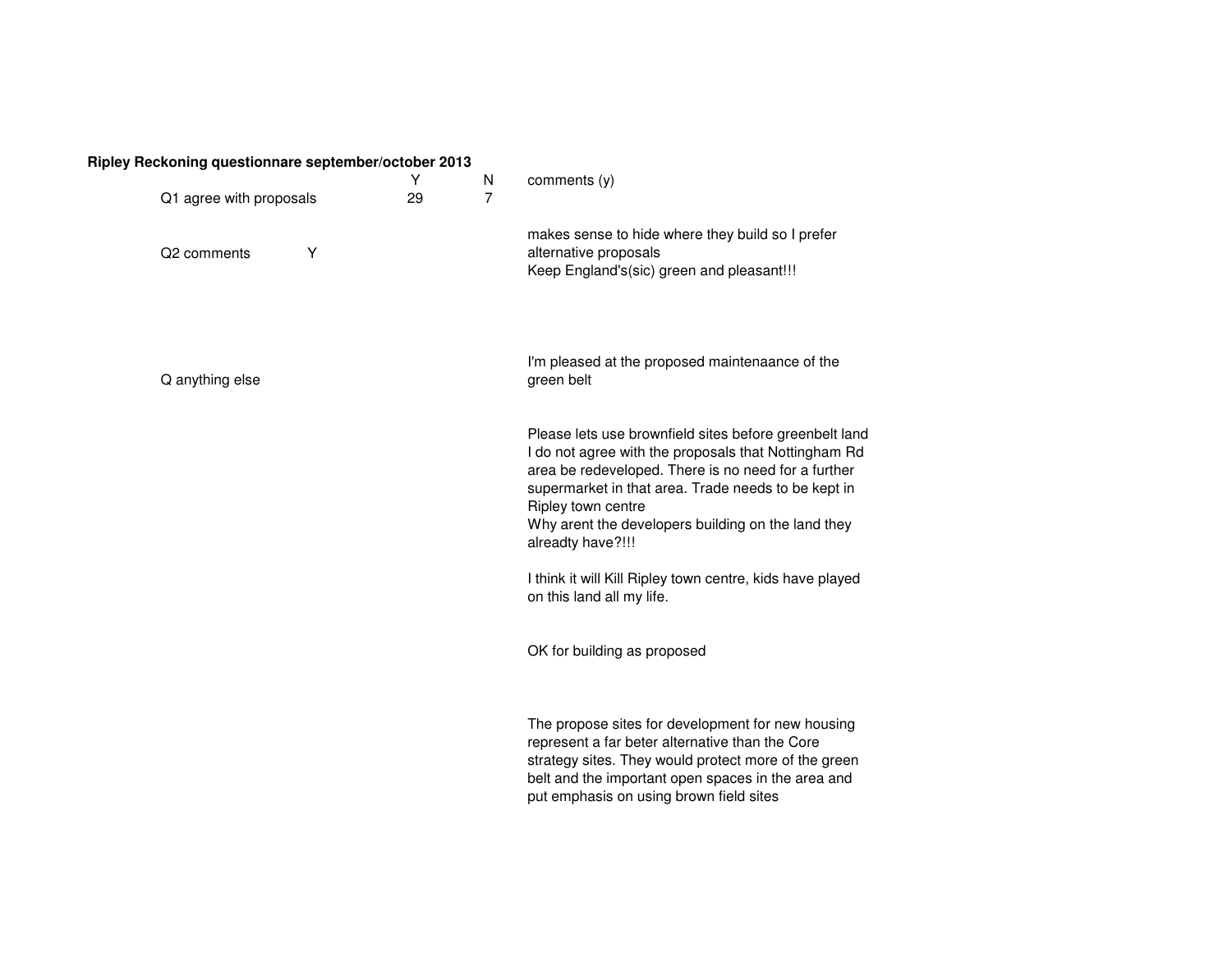The neighbourhood plan is positive and socially inclusiveUse brownfield before green field

Build on brown field sites instead of on green spaces Do we really need more houses anyway? Answer NO, not when tere are hundreds of new builds empty anyway

 Protect green belt - NO out of town stores I fully support the Ripley TC proposed neighbourhood plan

 There are plenty of Brownfield sites in the AV area, these must be considere first before green field development.

Protect the Green belt - No more out of town shopsMore house = more traffic + more families  $&$  less spaces in schools, surely waingroves and Codnor couldn't cope, leave it alone!

Totally agree with brownfield sites , believe green field need protection Strongly disagree with the mixed use - it should bekept as green space /amenity.

Q<sub>2</sub> comments N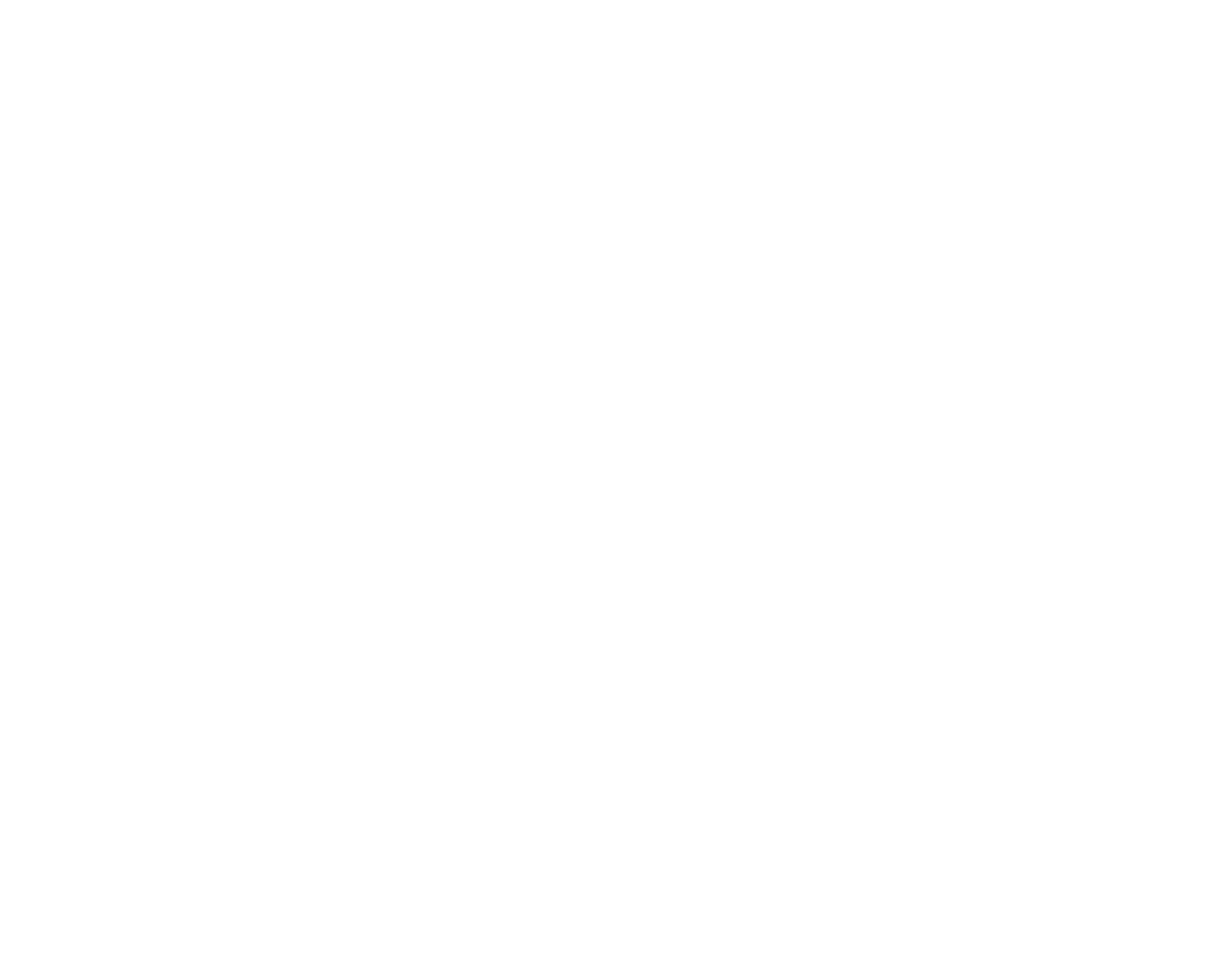Anything else (y/N)

Comments (N)

Green belt must be left, use brown 1st (Y)

I'd like claification on the area of land adjacent to the recreation ground on warmwells lane. A developer appears to be atempting to claim this land. It could be better used for the local community.(Y)

We need open spaces for our wildlife and for people to walk their pets (Y)

Please do not build this, it is wrong, I spent all my life growing up playing on this land (Y)

what are the plans for infrastructure?

I still consider that the scale of new housing development required to be provided in the Ripley area is way in excess of any historic rate of development previously experienced and is wholley innapropriate to the genuine need/demand in the area (Y)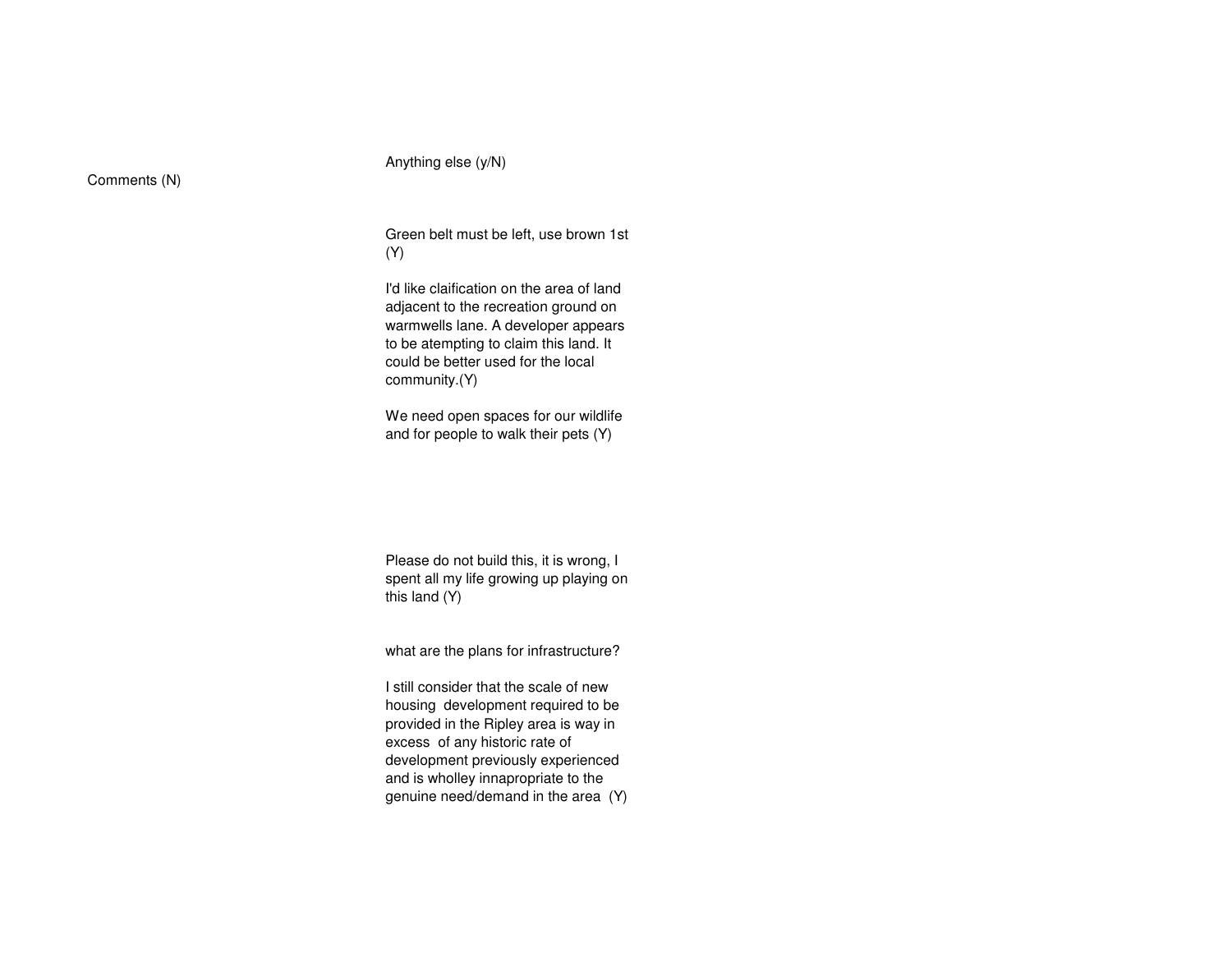New housing requires infrastructure to support it - ie schools roads dentists doctors, can't see this would be viable

promote local stores

Well done Ripley Town Council

Increasein traffic, doctrs hospital and schools would be too much for our local services (Y) wish to have recorded that AVBC and RTC shoud both be doing more to lobby government bodies to stop the destruction of our green areas.

The entrance to the site is dangerous and will become more so (waingroves)